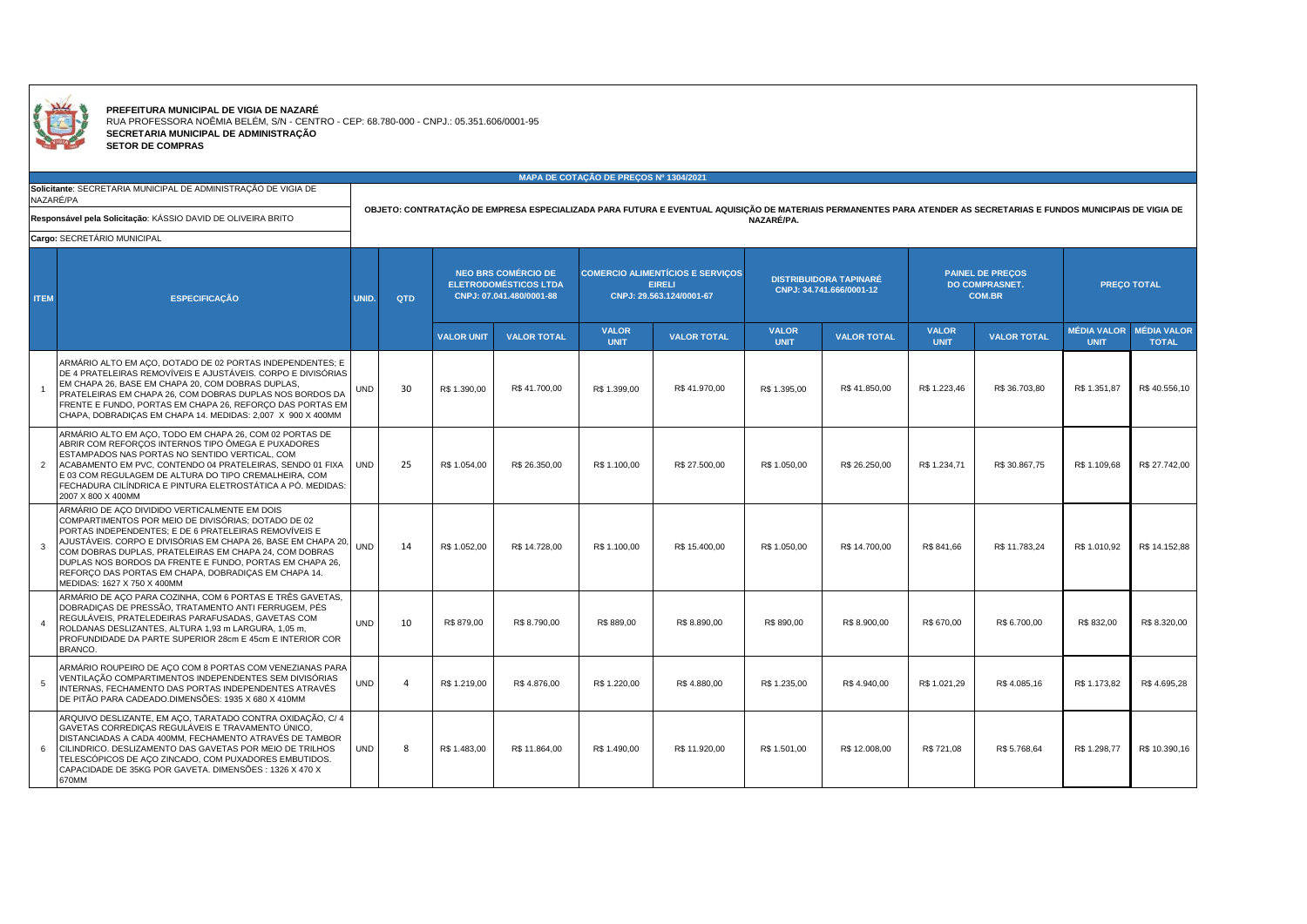| $\overline{7}$ | BALCÃO EM MDF -TAMPO (PLANO DE TRABALHO) CONFECCIONADO<br>EM MDF DE 25 MM, COM 2 ORIFÍCIOS COM 50 MM DE DIÂMETRO PARA<br>ACESSO DA FIAÇÃO, COM ACABAMENTO EM PLÁSTICO INJETADO DE<br>ALTA RESISTÊNCIA, PAINEL FRONTAL (ESTRUTURAL) DE<br>PRIVACIDADE EM MDF DE 18 MM, MED. 380 MM DE ALTURA; BASE<br>CONSTITUÍDA DE TORRES CONFECCIONADAS COM CHAPA METÁLICA<br>(AÇO Nº 18) DOBRADA EM FORMATO SEMI-ELÍPTICO MEDINDO, NO<br>MÍNIMO, 200 MM DE LARGURA, COM TAMPAS FRONTAIS E TRASEIRAS<br>REMOVÍVEIS; PARTE INFERIOR DA BASE EM CHAPA METÁLICA № 14<br>SOLDADA EM PERFIL ESTRUTURAL EXECUTADO EM CHAPA Nº 18,<br>MEDINDO, NO MÍNIMO, 520 X 65 MM; HASTE SUPERIOR PARA FIXAÇÃO<br>DO TAMPO EM CANTONEIRAS CONFECCIONADAS EM CHAPA Nº 13,<br>MEDINDO, NO MÍNIMO, 450 X 60 MM. NAS ÁREAS DE CONTATO COM O<br>PISO DEVERÃO TER SAPATAS ANTIDERRAPANTES DE POLIETILENO<br>DE ALTA DENSIDADE QUE SIRVAM COMO NIVELADORES PARA<br>EVENTUAIS DESNÍVEIS DE PISO. DEVERÃO PERMITIR PASSAGEM DE<br>CABOS. | <b>UND</b> | 10                      | R\$ 990,00   | R\$ 9.900,00  | R\$ 999,00   | R\$ 9.990,00  | R\$ 1.050,00 | R\$ 10.500,00 | R\$ 2.397,78 | R\$ 23.977,80 | R\$ 1.359,20 | R\$ 13.592,00 |
|----------------|------------------------------------------------------------------------------------------------------------------------------------------------------------------------------------------------------------------------------------------------------------------------------------------------------------------------------------------------------------------------------------------------------------------------------------------------------------------------------------------------------------------------------------------------------------------------------------------------------------------------------------------------------------------------------------------------------------------------------------------------------------------------------------------------------------------------------------------------------------------------------------------------------------------------------------------------------------------------------------------------|------------|-------------------------|--------------|---------------|--------------|---------------|--------------|---------------|--------------|---------------|--------------|---------------|
| 8              | BEBEDOURO DE ÁGUA, ELÉTRICO DE COLUNA PARA GARRAFÃO DE<br>20 LITROS/ÁGUA, CAPACIDADE DE REFRIGERAÇÃO, MÍNIMA DE 2<br>LITROS DE ÁGUA GELADA POR HORA, GABINETE CONFECCIONADO<br>EM MATERIAL EXTERNO PINTURA EPÓXI PÓ, DUAS TORNEIRAS<br>TOTALMENTE DESMONTÁVEIS, DIFERENCIADAS POR COR, SENDO<br>UMA PARA ÁGUA NATURAL E A OUTRA PARA ÁGUA GELADA,<br>POTÊNCIA, 145W, VOLTAGEM 110/220V, FREQUENCIA 50/60,<br>DIMENSÕES APROXIMADAS, 98 cm DE ALTURA, 32 cm DE LARGURA E<br>35cm DE PROFUNDIDADE, TERMOSTATO EXTERNO E FRONTAL<br>ABERTURA AUTOMATICA DO GARRAFÃO, ALCAS LATERAIS,<br>RESERVATÓRIO VEDADO, GARANTIA MINIMA DE 1 (UM) ANO, COR<br>BRANCA, COM MANUAL DE INSTRUÇÕES EM PORTUGUES, BAIXO<br>CONSUMO DE ENERGIA.                                                                                                                                                                                                                                                                    | <b>UND</b> | 15                      | R\$ 685,00   | R\$ 10.275,00 | R\$ 680,00   | R\$ 10.200,00 | R\$ 699,00   | R\$ 10.485,00 | R\$ 557,32   | R\$ 8.359,80  | R\$ 655,33   | R\$ 9.829,95  |
| 9              | BEBEDOURO ELÉTRICO CONJUGADO - DUAS COLUNAS, TIPO<br>PRESSÃO, COM GABINETE E PIA EM AÇO INOX, TORNEIRAS COM<br>REGULAGEM DE JATO.                                                                                                                                                                                                                                                                                                                                                                                                                                                                                                                                                                                                                                                                                                                                                                                                                                                              | <b>UND</b> | 8                       | R\$ 986,00   | R\$ 7.888,00  | R\$ 989,00   | R\$ 7.912,00  | R\$ 980,00   | R\$ 7.840,00  | R\$ 829,33   | R\$ 6.634,64  | R\$ 946,08   | R\$7.568,64   |
| 10             | BEBEDOURO INDUSTRIAL, CAPACIDADE 100L EM CHAPA INOX, ACIONAL                                                                                                                                                                                                                                                                                                                                                                                                                                                                                                                                                                                                                                                                                                                                                                                                                                                                                                                                   | <b>UND</b> | 5                       | R\$ 2.631,70 | R\$ 13.158,50 | R\$ 2.650,00 | R\$ 13.250,00 | R\$ 2.701,00 | R\$ 13.505,00 | R\$ 627,67   | R\$ 3.138,35  | R\$ 2.152,59 | R\$ 10.762,95 |
| 11             | BEBEDOURO INDUSTRIAL, CAPACIDADE DE 150L EM CHAPA INOX,<br>ACIONAMENTO ATRAVÉS DE 03 TORNEIRAS.                                                                                                                                                                                                                                                                                                                                                                                                                                                                                                                                                                                                                                                                                                                                                                                                                                                                                                | <b>UND</b> | $\overline{2}$          | R\$ 3.232,00 | R\$ 6.464,00  | R\$ 3.255,00 | R\$ 6.510,00  | R\$ 3.230,00 | R\$ 6.460,00  | R\$ 1.471,75 | R\$ 2.943,50  | R\$ 2.797,19 | R\$ 5.594,38  |
| 12             | BEBEDOURO INDUSTRIAL, CAPACIDADE DE 200L EM CHAPA INOX,<br>ACIONAMENTO ATRAVÉS DE 04 TORNEIRAS.                                                                                                                                                                                                                                                                                                                                                                                                                                                                                                                                                                                                                                                                                                                                                                                                                                                                                                | UND        | $\overline{\mathbf{3}}$ | R\$ 3.326,00 | R\$ 9.978,00  | R\$ 3.365,00 | R\$ 10.095,00 | R\$ 3.355,00 | R\$ 10.065,00 | R\$ 2.253,46 | R\$ 6.760,38  | R\$ 3.074,87 | R\$ 9.224,61  |
| 13             | CADEIRA EM POLIPROPILENO, COM PROTEÇÃO UV, SEM BRAÇO.                                                                                                                                                                                                                                                                                                                                                                                                                                                                                                                                                                                                                                                                                                                                                                                                                                                                                                                                          | <b>UND</b> | 100                     | R\$ 148,00   | R\$ 14.800,00 | R\$ 149,00   | R\$ 14.900,00 | R\$ 159,00   | R\$ 15.900,00 | R\$ 117,57   | R\$ 11.757,00 | R\$ 143,39   | R\$ 14.339,00 |
| 14             | CADEIRA FIXA COM BRAÇOS, ESPALDAR MÉDIO, ASSENTO E<br>ENCOSTO EM COMPENSADO MULTILAMINADO ANATÔMICO, ESPUMA<br>DE POLIURETANO INJETADA EM DENSIDADE DE 40 A 50KG/M <sup>3</sup> , COM<br>APOIO DORSO LOMBAR, COM CAPA DE POLIPROPILENO ANTI-<br>ALÉRGICO EM ALTA RESISTÊNCIA A PROPAGAÇÃO DE RASGOS ALÉM<br>DE BAIXA DEFORMAÇÃO.PESO 280/290G/M, BASE EM AÇO, PINTURA<br>EM EPÓXI PÓ NA COR PRETA, ENCOSTO FIXO, REVESTIMENTO EM<br>TECIDO NA COR AZUL/PRETA. BRAÇOS FIXOS E APOIA BRAÇOS EM<br>POLIURETANO. MEDIDAS 58 CM DE LARGURA X 58 CM DE<br>PROFUNDIDADE X 90 CM DE ALTURA.                                                                                                                                                                                                                                                                                                                                                                                                            | <b>UND</b> | 50                      | R\$ 198,00   | R\$ 9.900,00  | R\$ 205,00   | R\$ 10.250,00 | R\$ 210,00   | R\$ 10.500,00 | R\$417,00    | R\$ 20.850,00 | R\$ 257,50   | R\$ 12.875,00 |
| 15             | CADEIRA FIXA SEM BRAÇOS, ESPALDAR MÉDIO, ASSENTO E<br>ENCOSTO EM COMPENSADO MULTILAMINADO ANATÓMICO, ESPUMA<br>DE POLIURETANO INJETADA EM DENSIDADE DE 40 A 50KG/M3, COM<br>APOIO DORSO LOMBAR, COM CAPA DE POLIPROPILENO ANTI-<br>ALÉRGICO EM ALTA RESISTÊNCIA A PROPAGAÇÃO DE RASGOS ALÉM UND<br>DE BAIXA DEFORMAÇÃO.PESO 280/290G/M, BASE EM AÇO, PINTURA<br>EM EPÓXI PÓ NA COR PRETA, ENCOSTO FIXO, REVESTIMENTO EM<br>TECIDO NA COR AZUL/PRETO. MEDIDAS 58 CM DE LARGURA X 58 CM<br>DE PROFUNDIDADE X 90 CM DE ALTURA.                                                                                                                                                                                                                                                                                                                                                                                                                                                                    |            | 50                      | R\$ 247,00   | R\$ 12.350,00 | R\$ 255,00   | R\$ 12.750,00 | R\$ 261,00   | R\$ 13.050,00 | R\$ 845,00   | R\$42.250,00  | R\$402,00    | R\$ 20.100,00 |
| 16             | CADEIRA FIXA: EM FERRO PINTADO COM ASSENTO E ENCOSTO EM<br>POLIPROPILENO.                                                                                                                                                                                                                                                                                                                                                                                                                                                                                                                                                                                                                                                                                                                                                                                                                                                                                                                      | UND        | 20                      | R\$ 165,00   | R\$ 3.300,00  | R\$ 169,00   | R\$ 3.380,00  | R\$ 172,00   | R\$ 3.440,00  | R\$ 222,60   | R\$ 4.452,00  | R\$ 182,15   | R\$ 3.643,00  |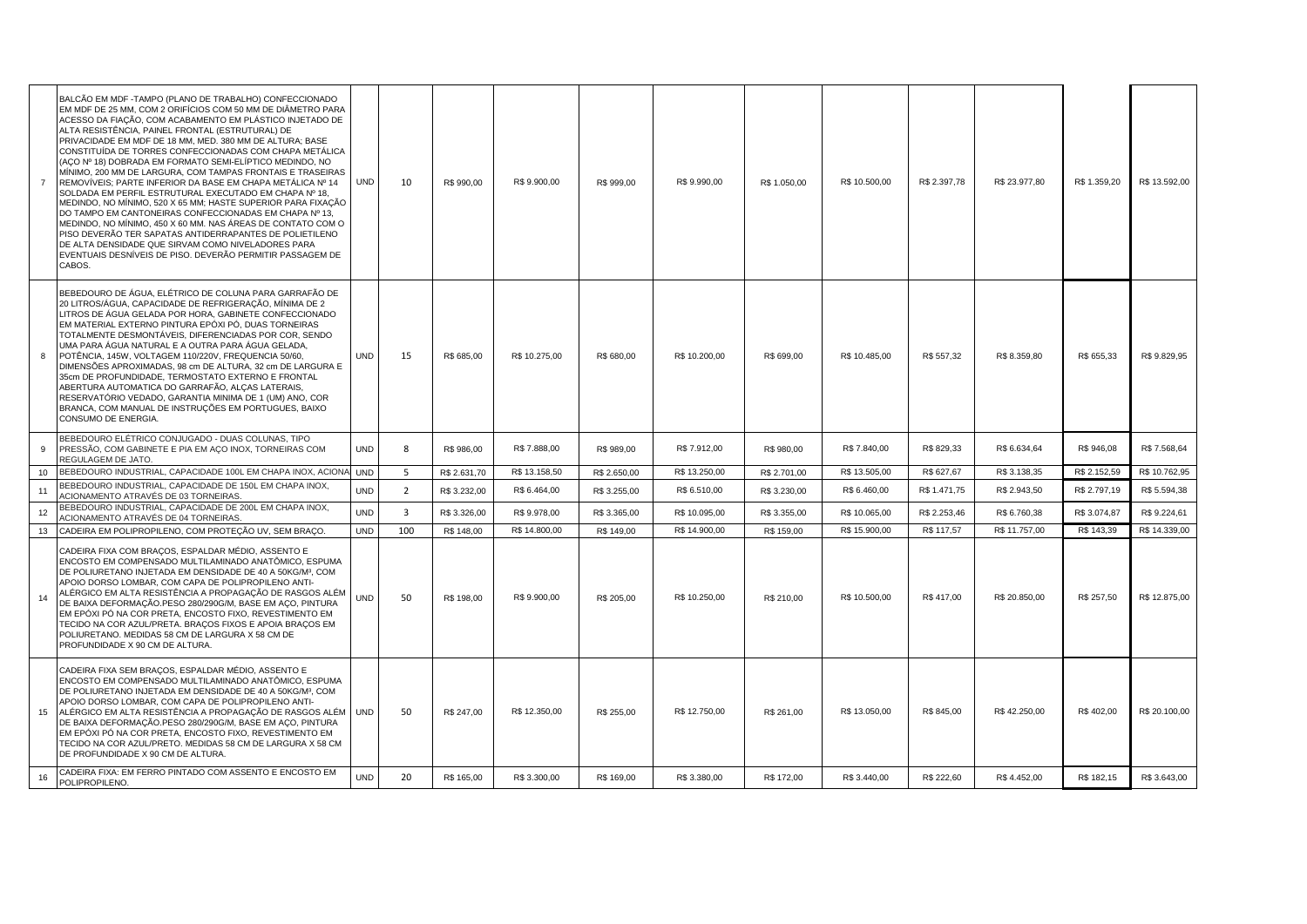| 17 | CADEIRA GIRATÓRIA COM BRAÇOS, ESPALDAR MÉDIO, ASSENTO E<br>ENCOSTO EM COMPENSADO MULTILAMINADO ANATÔMICO. ESPUMA<br>DE POLIURETANO INJETADA EM DENSIDADE DE 40 A 50KG/M <sup>3</sup> , COM<br>APOIO DORSO LOMBAR, COM CAPA DE POLIPROPILENO ANTI-<br>ALÉRGICO EM ALTA RESISTÊNCIA A PROPAGAÇÃO DE RASGOS ALÉM<br>DE BAIXA DEFORMAÇÃO. PESO 280G/M, MECANISMO RELAX COM<br>BLOQUEIO E REGULAGEM PERMANENTE-GÁS BASE EM ACO COM 5<br>HASTES, PINTURA EM EPÓXI PÓ NA COR PRETA, RODÍZIO DUPLOS EM<br>NYLON, REVESTIMENTO EM TECIDO AZUL/PRETO. BRAÇOS E APOIA<br>BRACOS EM POLIURETANO. MEDIDAS 58 CM DE LARGURA X 58 CM DE<br>PROFUNDIDADE X 90/100 CM DE ALTURA. | <b>UND</b> | 40 | R\$462,00  | R\$ 18.480,00 | R\$460,00  | R\$ 18.400,00 | R\$474,00  | R\$ 18.960,00 | R\$ 523,00 | R\$ 20.920,00 | R\$479,75  | R\$ 19.190,00 |
|----|-----------------------------------------------------------------------------------------------------------------------------------------------------------------------------------------------------------------------------------------------------------------------------------------------------------------------------------------------------------------------------------------------------------------------------------------------------------------------------------------------------------------------------------------------------------------------------------------------------------------------------------------------------------------|------------|----|------------|---------------|------------|---------------|------------|---------------|------------|---------------|------------|---------------|
| 18 | CADEIRA GIRATÓRIA ESTOFADA S/BRACOS, ESPALDAR MÉDIO,<br>ASSENTO E ENCOSTO EM COMPENSADO MULTILAMINADO<br>ANATÔMICO, ESPUMA DE POLIURETANO INJETADA EM DENSIDADE DE<br>40 A 50KG/M <sup>3</sup> , COM APOIO DORSO LOMBAR, COM CAPA DE<br>POLIPROPILENO ANTI-ALÉRGICO EM ALTA RESISTÊNCIA A<br>PROPAGAÇÃO DE RASGOS ALÉM DE BAIXA DEFORMAÇÃO, PESO<br>280G/M, MECANISMO RELAX COM, BLOQUEIO E REGULAGEM<br>PERMANENTE-GÁS, BASE EM AÇO COM 5 HASTES, PINTURA EM<br>EPÓXI, PÓ NA COR AZUL/PRETA, ENCOSTO EM 7 POSIÇÕES NA<br>ALTURA. RODÍZIO DUPLOS EM NYLON. REVESTIMENTO EM TECIDO<br>AZUL.                                                                      | <b>UND</b> | 40 | R\$412,00  | R\$ 16.480,00 | R\$424,00  | R\$ 16.960,00 | R\$431,00  | R\$ 17.240,00 | R\$417,00  | R\$ 16.680,00 | R\$421,00  | R\$ 16.840,00 |
| 19 | CADEIRA INDIVIDUAL EMPILHÁVEL COM ASSENTO E ENCOSTO EM<br>POLIPROPILENO MONTADOS SOBRE ESTRUTURA TUBULAR DE AÇO,<br>PARA USO ADULTO.                                                                                                                                                                                                                                                                                                                                                                                                                                                                                                                            | <b>UND</b> | 25 | R\$ 165,00 | R\$4.125,00   | R\$ 169,00 | R\$ 4.225,00  | R\$ 172,00 | R\$4.300,00   | R\$ 284,90 | R\$ 7.122,50  | R\$ 197,73 | R\$4.943,25   |
| 20 | CADEIRA LONGARINA C/2 LUGARES, ASSENTO/ENCOSTO EM<br>POLIPROPILENO, BASE EM FERRO PRETO, PINTADO EM TINTA EPOXI<br>PÓ, PELO PROCESSO ELETROSTÁTICO.                                                                                                                                                                                                                                                                                                                                                                                                                                                                                                             | <b>UND</b> | 15 | R\$ 330,00 | R\$4.950,00   | R\$ 343,00 | R\$ 5.145,00  | R\$ 340,00 | R\$ 5.100,00  | R\$ 338,14 | R\$ 5.072,10  | R\$ 337,79 | R\$ 5.066,85  |
| 21 | CADEIRA LONGARINA C/3 LUGARES, ASSENTO/ENCOSTO EM<br>POLIPROPILENO, BASE EM FERRO PRETO, PINTADO EM TINTA EPOXI<br>PÓ, PELO PROCESSO ELETROSTÁTICO.                                                                                                                                                                                                                                                                                                                                                                                                                                                                                                             | <b>UND</b> | 25 | R\$495,00  | R\$ 12.375,00 | R\$ 508,00 | R\$ 12.700,00 | R\$ 514,00 | R\$ 12.850,00 | R\$450,44  | R\$ 11.261,00 | R\$491,86  | R\$ 12.296,50 |
| 22 | CADEIRA LONGARINA C/4 LUGARES, ASSENTO/ENCOSTO EM<br>POLIPROPILENO, BASE EM FERRO PRETO, PINTADO EM TINTA EPOXI<br>PÓ, PELO PROCESSO ELETROSTÁTICO.                                                                                                                                                                                                                                                                                                                                                                                                                                                                                                             | <b>UND</b> | 20 | R\$ 660.00 | R\$ 13.200,00 | R\$ 671.00 | R\$ 13.420,00 | R\$ 659.00 | R\$ 13.180,00 | R\$ 682,14 | R\$ 13.642,80 | R\$ 668,04 | R\$ 13.360,80 |
| 23 | CADEIRA PLÁSTICA EM PROLIPROPILENO SEM BRACO COM ASSENTO<br>E ENCOSTO FIXADO EM ESTRUTURA DE TUBO DE AÇO DE CARBONO.                                                                                                                                                                                                                                                                                                                                                                                                                                                                                                                                            | <b>UND</b> | 50 | R\$ 330.00 | R\$ 16.500,00 | R\$ 333,00 | R\$ 16.650,00 | R\$ 329,00 | R\$ 16,450.00 | R\$ 222,60 | R\$ 11,130.00 | R\$ 303,65 | R\$ 15.182,50 |
| 24 | CANTONEIRA REFORÇADA EM AÇO COM TAMANHOS DIVERSOS DE<br>ATE 30 CM COM BUCHAS                                                                                                                                                                                                                                                                                                                                                                                                                                                                                                                                                                                    | PAR        | 90 | R\$ 35,00  | R\$ 3.150,00  | R\$ 38,00  | R\$ 3.420,00  | R\$ 37,30  | R\$ 3.357,00  | R\$ 123,40 | R\$ 11.106,00 | R\$ 58,43  | R\$ 5.258,70  |
| 25 | CENTRÍFUGA DE FRUTAS COM COLETOR DE FRUTAS E JARRA DE<br>SUCO COM CAPACIDADE DE 1.500ML                                                                                                                                                                                                                                                                                                                                                                                                                                                                                                                                                                         | <b>UND</b> | 10 | R\$ 577,00 | R\$ 5.770,00  | R\$ 575,00 | R\$ 5.750,00  | R\$ 588,00 | R\$ 5.880,00  | R\$ 552,00 | R\$ 5.520,00  | R\$ 573,00 | R\$ 5.730,00  |
| 26 | ESPREMEDOR DE FRUTAS CÍTRICAS COM COPO COM CAPACIDADE<br>MINIMA DE 1L E PENEIRA EM AÇO INOX, NAS DIMENSÕES<br>APROXIMADAS DE ALT: 39CM, LARG: 36CM, DIAMETRO: 20,5CM,<br><b>BIVOLT</b>                                                                                                                                                                                                                                                                                                                                                                                                                                                                          | <b>UND</b> | 10 | R\$ 249.00 | R\$ 2.490,00  | R\$ 257.00 | R\$ 2.570,00  | R\$ 262.00 | R\$ 2.620,00  | R\$ 306,11 | R\$ 3.061,10  | R\$ 268,53 | R\$ 2.685,30  |
| 27 | ESTANTE DE AÇO COM 5 PRATELEIRAS, MODELO E 30, ALT.: 198<br>LARG.: 92. PROF.: 30 MM PLANOS DE ARMAZENAMENTO REGULÁVEL;<br>PRATELEIRAS COM BORDAS BORDADAS DOBRADAS COM 3° DOBRA E UND<br>REF. DE FUNDO; EM AÇO CHAPA 26 (ESPESSURA 0,46 MM) INDICADO<br>PARA MATERIAIS LEVES. COR: CINZA.                                                                                                                                                                                                                                                                                                                                                                       |            | 30 | R\$429,00  | R\$ 12.870,00 | R\$432,00  | R\$ 12.960,00 | R\$439,00  | R\$ 13.170,00 | R\$ 361,00 | R\$ 10.830,00 | R\$415,25  | R\$ 12.457,50 |
| 28 | ESTANTE EM ACO C/ 6 PRATELEIRAS EM CHAPA DE ACO 20, COM<br>REFORÇOS LATERAIS, FRONTAIS E CENTRAIS COM TODAS AS 04<br>(QUATRO) BORDAS VIRADAS, DUPLAMENTE E RIGIDEZ GARANTIDA;<br>COM REFORCO TIPO ÔMEGA NA PARTE INFERIOR EM TODA A<br>EXTENSÃO DAS PRATELEIRAS E FURAÇÃO PARA, FIXAÇÃO DE<br>DIVISOR, DIVISORES EM CHAPA DE AÇO 18, COM BORDAS DOBRADAS<br>PARA EVITAR REBARBAS, COM FURAÇÃO ALONGADA NAS BANDEJAS<br>E REFORÇOS ÔMEGA QUE PERMITAM A SUA COLOCAÇÃO E/OU<br>RETIRADA EM SISTEMA DE ENCAIXE, SEM A NECESSIDADE DE<br>PARAFUSOS, NAS DIMENSÕES: 198 X 92 X 30 M.                                                                                 | <b>UND</b> | 30 | R\$491,00  | R\$ 14.730,00 | R\$499,00  | R\$ 14.970,00 | R\$490,00  | R\$ 14.700,00 | R\$ 220,99 | R\$ 6.629,70  | R\$425,25  | R\$ 12.757,50 |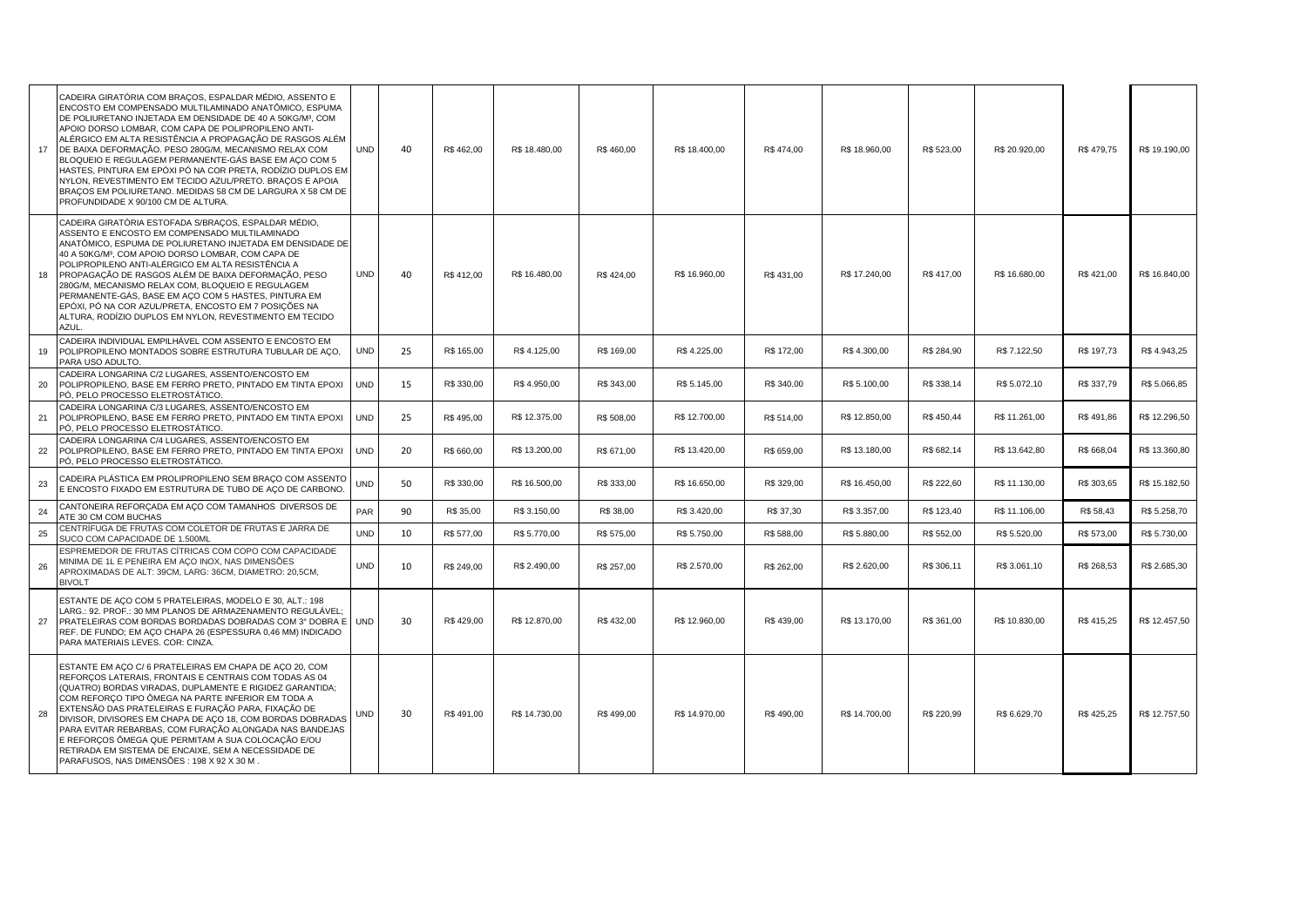| 29 | FOGÃO DOMESTICO - 6 BOCAS; REVESTIMENTO TODO EM NOX;<br>ACENDIMENTO AUTOMÁTCO TOTAL, BIVOLT; BOTÕES REMOVÍVEIS;<br>FORNO AUTOLIMPANTE COM PRATELEIRA, VALVULA DE SEGURANCA,<br>PORTA COM VSOR DE VIDRO DUPLO; ILUMINAÇÃO E 5 NIVEIS DE<br>TEMPERATURA; MEA EM INOX SOBREPOSTA AO PAINEL<br>ESTAMPADA;PÉS ALTOS E ROBUSTOS; QUEIMADORES ESMALTADOS;<br>TAMPO DE VIDRO TEMPERADO; SEGURANÇA E QUALIDADE<br><b>GARANTIDAS PELO NMETRO</b> | <b>UND</b> | 3  | R\$ 1.545,00  | R\$4.635,00   | R\$ 1.558,00  | R\$ 4.674,00  | R\$ 1.599,00  | R\$ 4.797,00  | R\$ 1.064,01  | R\$ 3.192,03   | R\$ 1.441,50  | R\$4.324,50    |
|----|----------------------------------------------------------------------------------------------------------------------------------------------------------------------------------------------------------------------------------------------------------------------------------------------------------------------------------------------------------------------------------------------------------------------------------------|------------|----|---------------|---------------|---------------|---------------|---------------|---------------|---------------|----------------|---------------|----------------|
| 30 | FOGÃO DOMESTICO COM 4 BOCAS, SENDO 02 QUEIMADORES<br>PEQUENOS E 02 QUEIMADORES FAMÍLIA, EM CHAMA SIMPLES,<br>ACENDIMENTO MANUAL, CAPACIDADE MÍNIMA PARA 56 L, COM<br>PROTEÇÃO TÉRMICA TRASEIRA COM FORNO, AUTOLIMPANTE E COM<br>TRAVA DE SEGURAÇA.                                                                                                                                                                                     | <b>UND</b> | 5  | R\$ 1.252,00  | R\$ 6.260,00  | R\$ 1.277,00  | R\$ 6.385,00  | R\$ 1.299,00  | R\$ 6.495,00  | R\$ 567,27    | R\$ 2.836,35   | R\$ 1.098,82  | R\$ 5.494,10   |
| 31 | FOGÃO INDUSTRIAL DE 2 BOCAS SEM FORNO, COM TORNEIRAS DE<br>CONTROLE, ALIMENTADO POR GLP (GÁS LIQUEFEITO DE PETRÓLEO)<br>OU GAS NATURAL, E COM QUEIMADORES DOTADOS DE 4 PÉS EM "L'<br>DE AÇO INOX E SAPATAS REGULÁVEIS.                                                                                                                                                                                                                 | UND        | 10 | R\$ 1.350,00  | R\$ 13.500,00 | R\$ 1.359,00  | R\$ 13.590,00 | R\$ 1.444,00  | R\$ 14.440,00 | R\$ 943,50    | R\$ 9.435,00   | R\$ 1.274,13  | R\$ 12.741,30  |
| 32 | FOGÃO INDUSTRIAL DE 4 BOCAS COM FORNO, COM TORNEIRAS DE<br>CONTROLE, ALIMENTADO POR GLP (GÁS LIQUEFEITO DE PETRÓLEO)<br>OU GÁS NATURAL, E COM QUEIMADORES DOTADOS DE 4 PÉS EM "L"<br>DE AÇO INOX E SAPATAS REGULÁVEIS.                                                                                                                                                                                                                 | <b>UND</b> | 10 | R\$ 3.555,00  | R\$ 35.550,00 | R\$ 3.581,00  | R\$ 35.810,00 | R\$ 3.265,00  | R\$ 32.650,00 | R\$ 1.719,06  | R\$ 17.190,60  | R\$ 3.030,02  | R\$ 30.300,20  |
| 33 | FOGÃO INDUSTRIAL DE 4 BOCAS SEM FORNO, COM TORNEIRAS DE<br>CONTROLE, ALIMENTADO POR GLP (GÁS LIQUEFEITO DE PETRÓLEO)<br>OU GÁS NATURAL, E COM QUEIMADORES DOTADOS DE 4 PÉS EM "L"<br>DE AÇO INOX E SAPATAS REGULÁVEIS.                                                                                                                                                                                                                 | <b>UND</b> | 10 | R\$ 2.200,00  | R\$ 22.000,00 | R\$ 2.220,00  | R\$ 22.200,00 | R\$ 2.285,00  | R\$ 22.850,00 | R\$ 1.255,00  | R\$ 12.550,00  | R\$ 1.990,00  | R\$ 19.900,00  |
| 34 | FOGÃO INDUSTRIAL DE 6 BOCAS COM FORNO E TORNEIRAS DE<br>CONTROLE, ALIMENTADO POR GLP (GÁS LIQUEFEITO DE PETRÓLEO)<br>OU GÁS NATURAL, E COM QUEIMADORES DOTADOS DE 4 PÉS EM "L"<br>DE AÇO INOX E SAPATAS REGULÁVEIS.                                                                                                                                                                                                                    | <b>UND</b> | 10 | R\$4.150,00   | R\$ 41.500,00 | R\$4.230,00   | R\$42.300,00  | R\$4.283,00   | R\$42.830,00  | R\$ 2.428,98  | R\$ 24.289,80  | R\$ 3.773,00  | R\$ 37.730,00  |
| 35 | FOGÃO INDUSTRIAL DE 6 BOCAS SEM FORNO E TORNEIRAS DE<br>CONTROLE, ALIMENTADO POR GLP (GÁS LIQUEFEITO DE PETRÓLEO)<br>OU GÁS NATURAL, E COM QUEIMADORES DOTADOS DE 4 PÉS EM "L"<br>DE AÇO INOX E SAPATAS REGULÁVEIS.                                                                                                                                                                                                                    | <b>UND</b> | 10 | R\$ 3.255,00  | R\$ 32.550,00 | R\$ 3.291,00  | R\$ 32.910,00 | R\$ 3.513,00  | R\$ 35.130,00 | R\$ 2.078,00  | R\$ 20.780,00  | R\$ 3.034,25  | R\$ 30.342,50  |
| 36 | FREEZER HORIZONTAL COM DUAS TAMPA CAPACIDADE MÍNIMA DE<br>546 LT 220 V.                                                                                                                                                                                                                                                                                                                                                                | <b>UND</b> | 10 | R\$ 3.674,00  | R\$ 36.740,00 | R\$ 3.699,00  | R\$ 36.990,00 | R\$ 3.715,00  | R\$ 37.150,00 | R\$ 3.206,00  | R\$ 32.060,00  | R\$ 3.573,50  | R\$ 35.735,00  |
| 37 | FREEZER HORIZONTAL COM UMA TAMPA CAPACIDADE APROXIMADA<br>DE 305 LT 110 V.                                                                                                                                                                                                                                                                                                                                                             | <b>UND</b> | 15 | R\$ 2.242,00  | R\$ 33.630,00 | R\$ 2.269,00  | R\$ 34.035,00 | R\$ 2.256,00  | R\$ 33.840,00 | R\$ 2.751,62  | R\$41.274,30   | R\$ 2.379,66  | R\$ 35.694,90  |
| 38 | FREEZER VERTICAL, COM SISTEMA DE REFRIGERAÇÃO "FROSTFREE"<br>(DEGELO AUTOMÁTRICO) CAPACIDADE APROXIMADA DE 228 LITROS,<br>COM DOBRADIÇAS METÁLICAS E PÉS COM RODÍZIOS.                                                                                                                                                                                                                                                                 | <b>UND</b> | 20 | R\$ 3.494,00  | R\$ 69.880,00 | R\$ 3.490,00  | R\$ 69.800,00 | R\$ 3.513,00  | R\$70.260,00  | R\$ 2.760,00  | R\$ 55.200,00  | R\$ 3.314,25  | R\$ 66.285,00  |
| 39 | FREEZER VERTICAL, DUPLA AÇÃO COM SISTEMA DE REFRIGERAÇÃO<br>CAPACIDADE DE 569 LITROS, COM DOBRADIÇAS METÁLICAS E PÉS<br>COM RODÍZIOS.                                                                                                                                                                                                                                                                                                  | <b>UND</b> | 10 | R\$ 3.880,00  | R\$ 38.800,00 | R\$ 3.899,00  | R\$ 38.990,00 | R\$ 3.875,00  | R\$ 38.750,00 | R\$ 3.803,91  | R\$ 38.039,10  | R\$ 3.864,48  | R\$ 38.644,80  |
| 40 | FRIGOBAR 120 LITROS NA COR BRANCA, CAPACIDADE TOTAL DE<br>ARMAZENAMENTO: 122 LITROS; CAPACIDADE TOTAL BRUTA: 122<br>LITROS; ALTURA: 880 MM; LARGURA: 495 MM; PROFUNDIDADE: 540<br>MM; ALTURA EMBALADO : 910 MM; LARGURA EMBALADO: 530 MM;<br>PROFUNDIDADE EMBALADO: 570 MM; PESO LÍQUIDO: 28 KG; PESO<br>BRUTO: 28.5 KG; TENSÃO: 127/220 V; CONSUMO 127 V: 19.1 KWH/MÊS;<br>CONSUMO 220 V: 19.1 KWH/MÊS.                               | <b>UND</b> | 5  | R\$ 1.235,00  | R\$ 6.175,00  | R\$ 1.243,00  | R\$ 6.215,00  | R\$ 1.251,00  | R\$ 6.255,00  | R\$ 1.171,98  | R\$ 5.859,90   | R\$ 1.225,25  | R\$ 6.126,25   |
| 41 | GAVETEIRO VOLANTE MDP COM 02 GAVETAS, 4 RODÍZIOS,<br>PUXADORES EM PVC CROMADO, NAS DIMENSÕES 605MM DE ALTURA,<br>525MM DE LARGURA E 375MM DE PROFUNDIDADE                                                                                                                                                                                                                                                                              | <b>UND</b> | 13 | R\$412,00     | R\$ 5.356,00  | R\$422,00     | R\$ 5.486,00  | R\$439,00     | R\$ 5.707,00  | R\$ 330,80    | R\$ 4.300,40   | R\$400,95     | R\$ 5.212,35   |
| 42 | LAVADORA DE LOUÇAS INDUSTRIAL, TIPO MONOCÂMARA, COM<br>ACESSO FRONTAL E CAPACIDADE MECANICA MÍNIMA DE 30 GAVETAS<br>POR HORA, AQUECEDOR ELÉTRICO DE ÁGUA E ENXAGUE E<br>TERMOMETRO DIGITAL                                                                                                                                                                                                                                             | <b>UND</b> | 5  | R\$ 18.121,00 | R\$ 90.605,00 | R\$ 18.299,00 | R\$ 91.495,00 | R\$ 18.345,00 | R\$ 91.725,00 | R\$ 32.474,65 | R\$ 162.373,25 | R\$ 21.809,91 | R\$ 109.049,55 |
| 43 | LIQUIDIFICADOR DE USO DOMESTICO COM CAPACIDADE<br>APROXIMADO DE 2L, COM COPO REMOVÍVEL, ALÇA E TAMPA EM<br>AÇO, 110/222                                                                                                                                                                                                                                                                                                                | <b>UND</b> | 15 | R\$ 131,00    | R\$ 1.965,00  | R\$ 133,00    | R\$ 1.995,00  | R\$ 141,50    | R\$ 2.122,50  | R\$ 169,41    | R\$ 2.541,15   | R\$ 143,73    | R\$ 2.155,95   |
| 44 | LIQUIDIFICADOR INDUSTRIAL COM CAPACIDADE PARA 2L, COM COPO<br>REMOVÍVEL, ALÇA E TAMPA EM AÇO, 110/221                                                                                                                                                                                                                                                                                                                                  | <b>UND</b> | 10 | R\$466,00     | R\$4.660,00   | R\$ 471,00    | R\$ 4.710,00  | R\$469,00     | R\$ 4.690,00  | R\$ 477,91    | R\$ 4.779,10   | R\$470,98     | R\$4.709,80    |
| 45 | LIQUIDIFICADOR INDUSTRIAL COM CAPACIDADE PARA 6L, COM COPO<br>REMOVIVEL, ALÇA E TAMPA EM AÇO, 110/220                                                                                                                                                                                                                                                                                                                                  | <b>UND</b> | 10 | R\$ 831,00    | R\$8.310,00   | R\$ 849,00    | R\$ 8.490,00  | R\$ 849,00    | R\$ 8.490,00  | R\$ 610,67    | R\$ 6.106,70   | R\$784,92     | R\$ 7.849,20   |
| 46 | MÁQUINA DE LAVAR ROUPAS COM FUNÇÕES CENTRÍFUGA, ENXAGUA                                                                                                                                                                                                                                                                                                                                                                                | <b>UND</b> | 5  | R\$ 1.414,00  | R\$ 7.070,00  | R\$ 1.424,00  | R\$ 7.120,00  | R\$ 1.461,00  | R\$ 7.305,00  | R\$ 2.357,98  | R\$ 11.789,90  | R\$ 1.664,25  | R\$ 8.321,25   |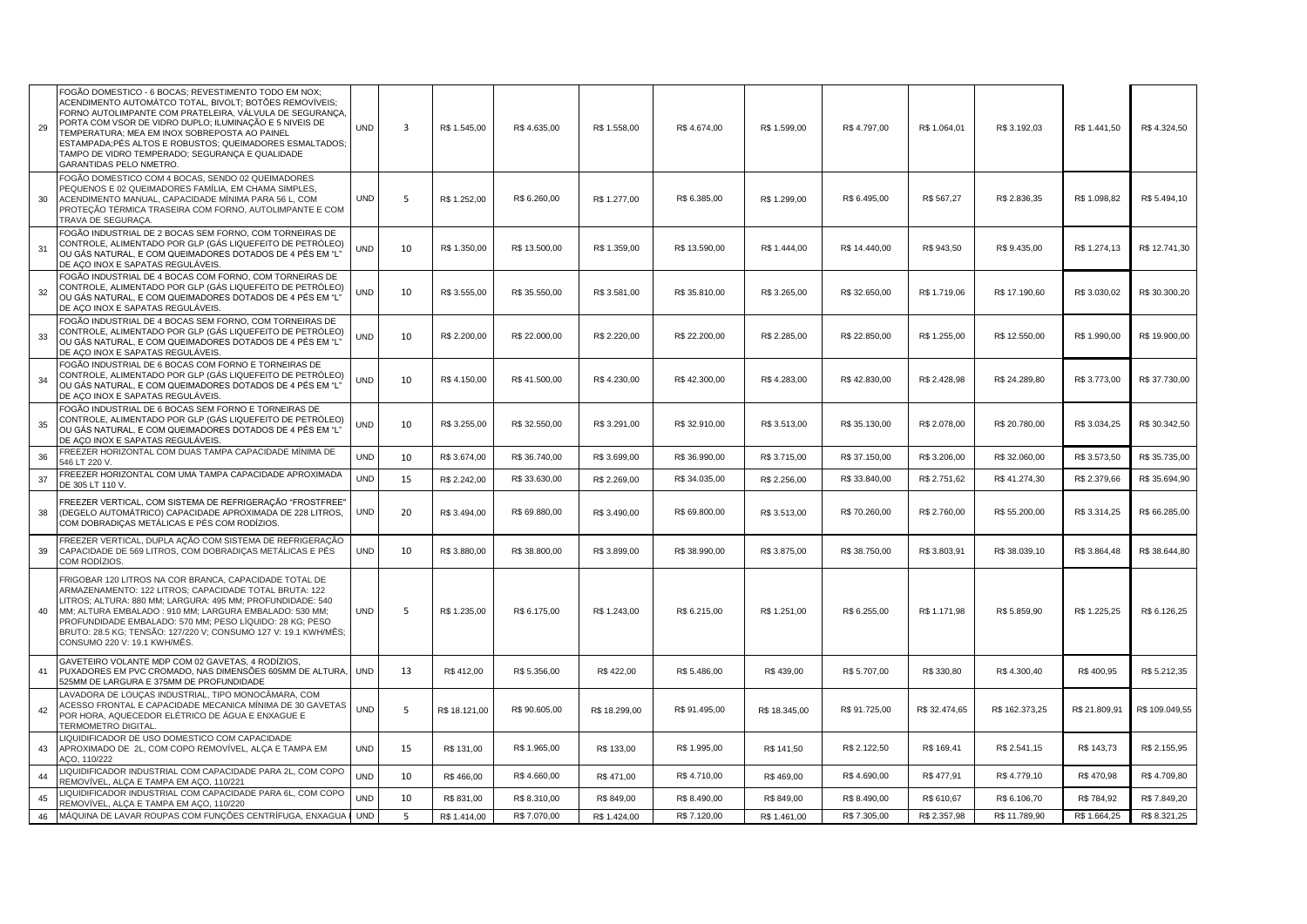| 47 | MESA DE REUNIÃO COM TAMPO OVAL EM MDF MEDINDO 200CM X<br>90CM, MONTADA SOBRE COLUNA CENTRAL METALICA DOTADA DE 04<br>PÉS, ALTURA DE 74CM.                                                                                                                                                                                                                                                                                                                                                                                                                                        | <b>UND</b> | 10 | R\$495,00  | R\$4.950,00  | R\$ 499,00 | R\$4.990,00  | R\$ 511,00 | R\$ 5.110,00 | R\$ 1.106,27 | R\$ 11.062,70 | R\$ 652,82 | R\$ 6.528,20 |
|----|----------------------------------------------------------------------------------------------------------------------------------------------------------------------------------------------------------------------------------------------------------------------------------------------------------------------------------------------------------------------------------------------------------------------------------------------------------------------------------------------------------------------------------------------------------------------------------|------------|----|------------|--------------|------------|--------------|------------|--------------|--------------|---------------|------------|--------------|
| 48 | MESA DE REUNIÃO: MESA DE REUNIÃO REDONDA 1.20 DIÂMETRO.<br>MESA EM MADEIRA DE 15MM ESPESSURA. PÉS DE AÇO COM PINTURA<br>EPÓX                                                                                                                                                                                                                                                                                                                                                                                                                                                     | <b>UND</b> | 12 | R\$412,00  | R\$4.944,00  | R\$ 422,00 | R\$ 5.064,00 | R\$435,60  | R\$ 5.227,20 | R\$ 572,50   | R\$ 6.870,00  | R\$460,53  | R\$ 5.526,36 |
| 49 | MESA EM L TAMPO CONFECCIONADO EM BP COM PERFIL EM PVC,<br>PÉS EM ACO COM NIVELADORES DE ALTURA MEDINDO 1,20 X 1,20M                                                                                                                                                                                                                                                                                                                                                                                                                                                              | <b>UND</b> | 10 | R\$495.00  | R\$4.950,00  | R\$490.00  | R\$4.900,00  | R\$ 511.00 | R\$ 5.110,00 | 759,54       | R\$ 7.595,40  | R\$ 563,89 | R\$ 5.638,90 |
| 50 | MESA EM MDF COM BORDAS ARREDONDADAS EM PERFIL DE PVC, E<br>ACABAMENTO EM FITA DE PVC. SOBRE ESTRUTURA METÁLICA<br>TUBULAR TRIPÉ COMPOSTA POR TRAVESSAS PASSA-CABOS, COM<br>GARRAS NAS EXTREMIDADES E FUROS PARA A PASSAGEM DE<br>CABOS, EM CHAPA DE AÇO, E LATERAIS COM COLUNA E APOIO, EM<br>TUBOS DE ACO REDONDOS, ESTRUTURA EM ACO, COM TRATAMENTO<br>ANTI-FERRUGEM DE DECAPAGEM E FOSFATIZAÇÃO, COM DUAS<br>GAVETAS, COM RODÍZIOS EM METAL, E TRAVAMENTO<br>LATERAL.DIMENSÕES DECOM DIMENSÕES DE 60X60X74.                                                                   | <b>UND</b> | 20 | R\$ 247,00 | R\$4.940,00  | R\$ 249,00 | R\$4.980,00  | R\$ 245,50 | R\$4.910,00  | R\$ 560,00   | R\$ 11.200,00 | R\$ 325,38 | R\$ 6.507,60 |
| 51 | MESA EM MDF COM BORDAS ARREDONDADAS EM PERFIL DE PVC. E<br>ACABAMENTO EM FITA DE PVC, SOBRE ESTRUTURA METÁLICA<br>TUBULAR TRIPÉ COMPOSTA POR TRAVESSAS PASSA-CABOS, COM<br>GARRAS NAS EXTREMIDADES E FUROS PARA A PASSAGEM DE<br>CABOS, EM CHAPA DE ACO, E LATERAIS COM COLUNA E APOIO, EM<br>TUBOS DE ACO REDONDOS, ESTRUTURA EM ACO, COM TRATAMENTO<br>ANTI-FERRUGEM DE DECAPAGEM E FOSFATIZAÇÃO, COM DUAS<br>GAVETAS, COM RODÍZIOS EM METAL, E TRAVAMENTO<br>LATERAL.DIMENSÕES DE 80X60X74.                                                                                   | <b>UND</b> | 20 | R\$ 264,00 | R\$ 5.280,00 | R\$ 269,00 | R\$ 5.380,00 | R\$ 272,00 | R\$ 5.440,00 | R\$ 686,50   | R\$ 13.730,00 | R\$ 372,88 | R\$ 7.457,60 |
| 52 | MESA EM MDF COM BORDAS ARREDONDADAS EM PERFIL DE PVC. E<br>ACABAMENTO EM FITA DE PVC. SOBRE ESTRUTURA METÁLICA<br>TUBULAR TRIPÉ COMPOSTA POR TRAVESSAS PASSA-CABOS, COM<br>GARRAS NAS EXTREMIDADES E FUROS PARA A PASSAGEM DE<br>CABOS, EM CHAPA DE ACO, E LATERAIS COM COLUNA E APOIO, EM<br>TUBOS DE AÇO REDONDOS, ESTRUTURA EM AÇO, COM TRATAMENTO<br>ANTI-FERRUGEM DE DECAPAGEM E FOSFATIZAÇÃO, COM DUAS<br>GAVETAS, COM RODÍZIOS EM METAL, E TRAVAMENTO<br>LATERAL.DIMENSÕES DECOM DIMENSÕES DE 100X60X74.                                                                  | <b>UND</b> | 10 | R\$ 280.00 | R\$ 2.800,00 | R\$ 288.00 | R\$ 2.880,00 | R\$ 273.00 | R\$ 2.730,00 | R\$ 708,59   | R\$ 7.085,90  | R\$ 387,40 | R\$ 3.874,00 |
| 53 | MESA EM MDF COM BORDAS ARREDONDADAS EM PERFIL DE PVC. E<br>ACABAMENTO EM FITA DE PVC, SOBRE ESTRUTURA METÁLICA<br>TUBULAR TRIPÉ COMPOSTA POR TRAVESSAS PASSA-CABOS, COM<br>GARRAS NAS EXTREMIDADES E FUROS PARA A PASSAGEM DE<br>CABOS, EM CHAPA DE AÇO, E LATERAIS COM COLUNA E APOIO, EM<br>TUBOS DE AÇO REDONDOS, ESTRUTURA EM AÇO, COM TRATAMENTO<br>ANTI-FERRUGEM DE DECAPAGEM E FOSFATIZAÇÃO. COM DUAS<br>GAVETAS, COM RODÍZIOS EM METAL. E TRAVAMENTO<br>LATERAL.DIMENSÕES DE 120X60X74                                                                                   | <b>UND</b> | 20 | R\$ 363.00 | R\$7.260,00  | R\$ 377,00 | R\$ 7.540.00 | R\$ 381,50 | R\$ 7.630.00 | R\$ 849.32   | R\$ 16,986.40 | R\$492,71  | R\$ 9.854,20 |
| 54 | MESA EM MDF COM BORDAS ARREDONDADAS EM PERFIL DE PVC, E<br>ACABAMENTO EM FITA DE PVC, SOBRE ESTRUTURA METÁLICA<br>TUBULAR TRIPÉ COMPOSTA POR TRAVESSAS PASSA-CABOS, COM<br>GARRAS NAS EXTREMIDADES E FUROS PARA A PASSAGEM DE<br>CABOS, EM CHAPA DE AÇO, E LATERAIS COM COLUNA E APOIO, EM<br>TUBOS DE AÇO REDONDOS, ESTRUTURA EM AÇO, COM TRATAMENTO<br>ANTI-FERRUGEM DE DECAPAGEM E FOSFATIZAÇÃO, COM DUAS<br>GAVETAS, COM RODÍZIOS EM METAL, E TRAVAMENTO<br>LATERAL.DIMENSÕES DE COM DIMENSÕES DE 140X60X74 C/ 02<br>GAVETEIROS DE 3 GAVETAS, FIXADO SOBRE SUPORTE METÁLICO. | <b>UND</b> | 15 | R\$412,00  | R\$ 6.180,00 | R\$ 422,00 | R\$ 6.330,00 | R\$431,30  | R\$ 6.469,50 | R\$ 1.000,69 | R\$ 15.010,35 | R\$ 566,50 | R\$ 8.497,50 |
| 55 | MESA EM MDF COM BORDAS ARREDONDADAS EM PERFIL DE PVC. E<br>ACABAMENTO EM FITA DE PVC, SOBRE ESTRUTURA METÁLICA<br>TUBULAR TRIPÉ COMPOSTA POR TRAVESSAS PASSA-CABOS, COM<br>GARRAS NAS EXTREMIDADES E FUROS PARA A PASSAGEM DE<br>CABOS, EM CHAPA DE ACO, E LATERAIS COM COLUNA E APOIO, EM<br>TUBOS DE AÇO REDONDOS, ESTRUTURA EM AÇO, COM TRATAMENTO<br>ANTI-FERRUGEM DE DECAPAGEM E FOSFATIZAÇÃO, COM DUAS<br>GAVETAS, COM RODÍZIOS EM METAL, E TRAVAMENTO<br>LATERAL.DIMENSÕES DE 150X70X75                                                                                   | <b>UND</b> | 10 | R\$445.00  | R\$4.450,00  | R\$ 454.00 | R\$4.540,00  | R\$450.00  | R\$ 4.500,00 | R\$ 1.126,18 | R\$ 11.261,80 | R\$ 618,80 | R\$ 6.188,00 |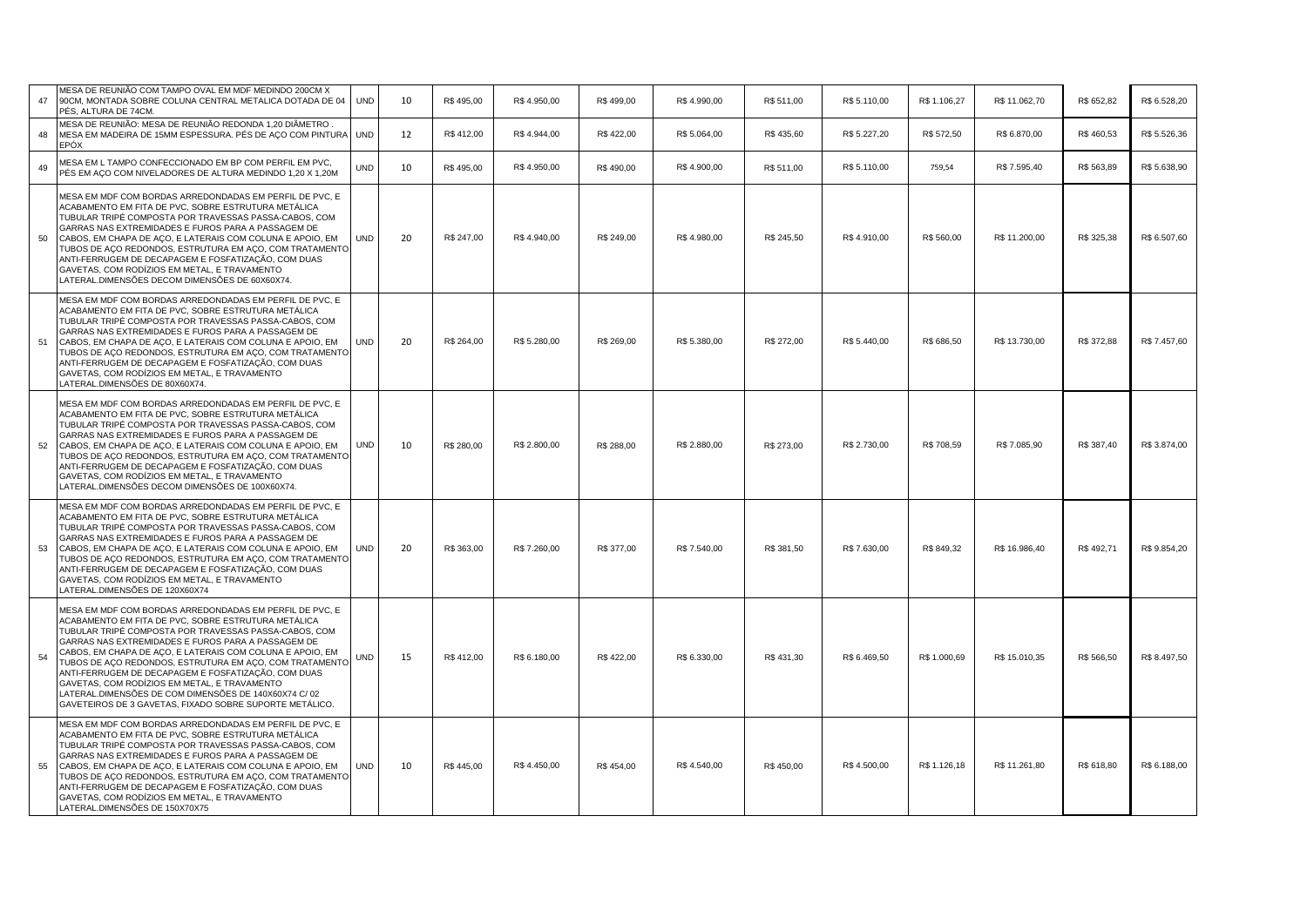| 56 | MESA EM MDF COM BORDAS ARREDONDADAS EM PERFIL DE PVC, E<br>ACABAMENTO EM FITA DE PVC, SOBRE ESTRUTURA METÁLICA<br>TUBULAR TRIPÉ COMPOSTA POR TRAVESSAS PASSA-CABOS, COM<br>GARRAS NAS EXTREMIDADES E FUROS PARA A PASSAGEM DE<br>CABOS, EM CHAPA DE AÇO, E LATERAIS COM COLUNA E APOIO, EM<br>TUBOS DE AÇO REDONDOS, ESTRUTURA EM AÇO, COM TRATAMENTO<br>ANTI-FERRUGEM DE DECAPAGEM E FOSFATIZAÇÃO, COM DUAS<br>GAVETAS, COM RODÍZIOS EM METAL, E TRAVAMENTO<br>LATERAL.DIMENSÕES DE 160X60X74                                                                                                                                            | UND        | 10  | R\$462,00    | R\$4.620,00   | R\$471,00    | R\$4.710,00   | R\$489,00    | R\$4.890,00   | R\$ 1.680,00 | R\$ 16.800,00 | R\$ 775,50   | R\$ 7.755,00  |
|----|-------------------------------------------------------------------------------------------------------------------------------------------------------------------------------------------------------------------------------------------------------------------------------------------------------------------------------------------------------------------------------------------------------------------------------------------------------------------------------------------------------------------------------------------------------------------------------------------------------------------------------------------|------------|-----|--------------|---------------|--------------|---------------|--------------|---------------|--------------|---------------|--------------|---------------|
| 57 | MESA EM PLÁSTICO EM PROLIPROPILENO TAM 0,70 X 0,70 X 0,70<br><b>EMPILHAVEL</b>                                                                                                                                                                                                                                                                                                                                                                                                                                                                                                                                                            | <b>UND</b> | 100 | R\$ 79,00    | R\$ 7.900,00  | R\$ 81,90    | R\$ 8.190,00  | R\$ 80,50    | R\$ 8.050,00  | R\$ 100,25   | R\$ 10.025,00 | R\$ 85,41    | R\$ 8.541,00  |
| 58 | MESA PARA COMPUTADOR E ACESSÓRIO DE INFORMÁTICA:<br>CARACTERISTICAS TÉCNICAS: ESTRUTURA EM MADEIRA MDF COM<br>ACABAMENTO MELAMINICA, TAMPOS EM MDF COM ACABAMENTO DE<br>BORDA PU PINTURA ALTO BRILHO COM TECNOLOGIA EM RAIO ULTRA<br>VIOLETA UV, CORREDIÇAS METALICAS, PÉS DE RODIZIOS RESISTENTE<br>MEDIDAS APROX.ALTURA 75 CM,COMP.80 CM, LARG.65 CM .CONTER<br>CARACTERISTICA PRINCIPAIS: MESA COM ESPAÇOS PARA<br>MONITOR, ESPAÇO PARA TECLADO, ESPAÇO PARA CPU, ESPAÇO<br>PARA ESTABILIZADOR, ESPAÇO PARAIMPRESSORA.                                                                                                                 | UND        | 20  | R\$ 380,00   | R\$ 7.600,00  | R\$ 383,00   | R\$ 7.660,00  | R\$ 399,00   | R\$ 7.980,00  | R\$ 379,36   | R\$ 7.587,20  | R\$ 385,34   | R\$7.706,80   |
| 59 | MESA PARA COMPUTADOR: EM MDF, COM 2 GAVETAS, SUPORTE<br>PARA CPU, SUPORTE PARA TECLADO E SUPORTE PARA<br>IMPRESSORA.                                                                                                                                                                                                                                                                                                                                                                                                                                                                                                                      | <b>UND</b> | 20  | R\$ 379,00   | R\$ 7.580,00  | R\$ 369,00   | R\$ 7.380,00  | R\$ 375,90   | R\$ 7.518,00  | R\$ 296,00   | R\$ 5.920,00  | R\$ 354,98   | R\$7.099,60   |
| 60 | MICROONDAS 30L COM GABINTE EM AÇO, ILUMINAÇÃO INTERNA,<br>PAINEL DE CONTROLE DIGITAL, PRATO GIRATÓRIO EM VIDRO, 110V.                                                                                                                                                                                                                                                                                                                                                                                                                                                                                                                     | <b>UND</b> | 5   | R\$ 679,00   | R\$ 3.395,00  | R\$ 689,00   | R\$ 3.445,00  | R\$ 699,00   | R\$ 3.495,00  | R\$ 673,32   | R\$ 3.366,60  | R\$ 685,08   | R\$ 3.425,40  |
| 61 | POLTRONA FIXA COM PRANCHETA ESCAMOTEAVEL PARA AUDITÓRIO<br>ESPALDAR MÉDIO, ASSENTO E ENCOSTO EM COMPENSADO<br>MULTILAMINADO ANATÔMICO, ESPUMA DE POLIURETANO INJETADA<br>EM DENSIDADE DE 40 A 50KG/M <sup>3</sup> , COM APOIO DORSO LOMBAR, COM<br>CAPA DE POLIPROPILENO ANTI-ALÉRGICO EM ALTA RESISTÊNCIA A<br>PROPAGAÇÃO DE RASGOS ALÉM DE BAIXA DEFORMAÇÃO.PESO<br>280/290G/M, BASE EM AÇO, PINTURA EM EPÓXI PÓ NA COR PRETA,<br>ENCOSTO FIXO, REVESTIMENTO EM TECIDO NA COR AZUL. BRAÇOS<br>FIXOS E APOIA BRAÇOS EM POLIURETANO. MEDIDAS 58 CM DE<br>LARGURA X 58 CM DE PROFUNDIDADE X 90 CM DE ALTURA.                               | UND        | 30  | R\$495,00    | R\$ 14.850,00 | R\$ 505,00   | R\$ 15.150,00 | R\$499,00    | R\$ 14.970,00 | R\$ 1.145,69 | R\$ 34.370,70 | R\$ 661,17   | R\$ 19.835,10 |
| 62 | POLTRONA GIRATÓRIA COM BRAÇOS, ESPALDAR ALTO, ASSENTO E<br>ENCOSTO EM COMPENSADO MULTILAMINADO ANATÔMICO, ESPUMA<br>DE POLIURETANO INJETADA EM DENSIDADE DE 40 A 50KG/M3, COM<br>APOIO DORSO LOMBAR, COM CAPA DE POLIPROPILENO ANTI-<br>ALÉRGICO EM ALTA RESISTÊNCIA A PROPAGAÇÃO DE RASGOS ALÉM<br>DE BAIXA DEFORMAÇÃO. PESO 280G/M, MECANISMO RELAX COM<br>BLOQUEIO E REGULAGEM PERMANENTE-GÁS BASE EM AÇO COM 5<br>HASTES, PINTURA EM EPÓXI PÓ NA COR PRETA, RODÍZIO DUPLOS EM<br>NYLON, REVESTIMENTO EM TECIDO AZUL. BRAÇOS E APOIA BRAÇOS<br>EM POLIURETANO. MEDIDAS 58 CM DE LARGURA X 58 CM DE<br>PROFUNDIDADE X 100 CM DE ALTURA. | UND        | 30  | R\$ 577,00   | R\$ 17.310,00 | R\$ 582,00   | R\$ 17.460,00 | R\$ 599,00   | R\$ 17.970,00 | R\$ 1.395,47 | R\$41.864,10  | R\$788,37    | R\$ 23.651,10 |
| 63 | POLTRONA PLÁSTICA EM POLIPROPILENO COM BRAÇO CAPACIDADE<br>PARA ATÉ 140 KG                                                                                                                                                                                                                                                                                                                                                                                                                                                                                                                                                                | <b>UND</b> | 200 | R\$ 55,00    | R\$ 11.000,00 | R\$ 60,00    | R\$ 12.000,00 | R\$ 62,00    | R\$ 12.400,00 | R\$ 160,25   | R\$ 32.050,00 | R\$ 84,31    | R\$ 16.862,00 |
| 64 | PRATELEIRA EM AÇO CHAPA 26, PINTURA EM ÉPOX PÓ NAS<br>DIMENSÕES: 0,90 X 0,40MM                                                                                                                                                                                                                                                                                                                                                                                                                                                                                                                                                            | <b>UND</b> | 50  | R\$ 46,00    | R\$ 2.300,00  | R\$49,00     | R\$ 2.450,00  | R\$ 54,00    | R\$ 2.700,00  | R\$ 240,00   | R\$ 12.000,00 | R\$ 97,25    | R\$4.862,50   |
| 65 | PRATELEIRA EM MADEIRA DE LEI C/2 CANTONEIRAS EM AÇO<br>GALVANIZADO COM DIMENSÕES DE 1,00X0,40, LIXADA E PINTADA                                                                                                                                                                                                                                                                                                                                                                                                                                                                                                                           | <b>UND</b> | 30  | R\$ 363,00   | R\$ 10.890,00 | R\$ 360,00   | R\$ 10.800,00 | R\$ 372,50   | R\$ 11.175,00 | R\$ 365,82   | R\$ 10.974,60 | R\$ 365,33   | R\$ 10.959,90 |
| 66 | PRATELEIRA EM MADEIRA DE LEI C/3 CANTONEIRAS EM AÇO<br>GALVANIZADO COM DIMENSÕES DE 1,40X0,40, LIXADA E PINTADA                                                                                                                                                                                                                                                                                                                                                                                                                                                                                                                           | <b>UND</b> | 30  | R\$ 379,00   | R\$ 11.370,00 | R\$ 381,00   | R\$ 11.430,00 | R\$ 377,00   | R\$ 11.310,00 | R\$ 465,87   | R\$ 13.976,10 | R\$400,72    | R\$ 12.021,60 |
| 67 | PRATELEIRA EM MADEIRA DE LEI C/ 4 CANTONEIRAS EM ACO<br>GALVANIZADO COM DIMENSÕES DE 1,80X0,40, LIXADA E PINTADA                                                                                                                                                                                                                                                                                                                                                                                                                                                                                                                          | <b>UND</b> | 30  | R\$495,00    | R\$ 14.850,00 | R\$ 490,00   | R\$ 14.700,00 | R\$499,00    | R\$ 14.970,00 | R\$488,36    | R\$ 14.650,80 | R\$493,09    | R\$ 14.792,70 |
| 68 | PRATELEIRA EM MADEIRA DE LEI C/ 4 CANTONEIRAS EM ACO<br>GALVANIZADO COM DIMENSÕES DE 2,00X0,40, LIXADA E PINTADA                                                                                                                                                                                                                                                                                                                                                                                                                                                                                                                          | <b>UND</b> | 30  | R\$412,00    | R\$ 12.360,00 | R\$431,00    | R\$ 12.930,00 | R\$494,00    | R\$ 14.820,00 | R\$ 568,37   | R\$ 17.051,10 | R\$476,34    | R\$ 14.290,20 |
| 69 | PRATELEIRA EM MADEIRA DE LEI C/6 CANTONEIRAS EM ACO<br>GALVANIZADO COM DIMENSÕES DE CANT. 3,00X0,40, LIXADA E<br><b>PINTADA</b>                                                                                                                                                                                                                                                                                                                                                                                                                                                                                                           | <b>UND</b> | 10  | R\$495,00    | R\$4.950,00   | R\$ 515,00   | R\$ 5.150,00  | R\$ 510,50   | R\$ 5.105,00  | R\$ 762,90   | R\$ 7.629,00  | R\$ 570,85   | R\$ 5.708,50  |
| 70 | QUADRO DE AVISO COM ESTRUTURA DE ALUMINIO COM FELTRO<br>FIXAÇÃO DE RECADOS E OUTROS, MED. 1,00 X 0,90 CM                                                                                                                                                                                                                                                                                                                                                                                                                                                                                                                                  | <b>UND</b> | 20  | R\$ 220,00   | R\$4.400,00   | R\$ 210,00   | R\$ 4.200,00  | R\$ 233,00   | R\$ 4.660,00  | R\$ 165,98   | R\$ 3.319,60  | R\$ 207,25   | R\$ 4.145,00  |
| 71 | REFRIGERADOR DOMÉSTICO 261L COM CAPACIDADE APROXIMADA DE                                                                                                                                                                                                                                                                                                                                                                                                                                                                                                                                                                                  | <b>UND</b> | 15  | R\$ 1.656,00 | R\$ 24.840,00 | R\$ 1.699,00 | R\$ 25.485,00 | R\$ 1.651,00 | R\$ 24.765,00 | R\$ 2.086,28 | R\$ 31.294,20 | R\$ 1.773,07 | R\$ 26.596,05 |